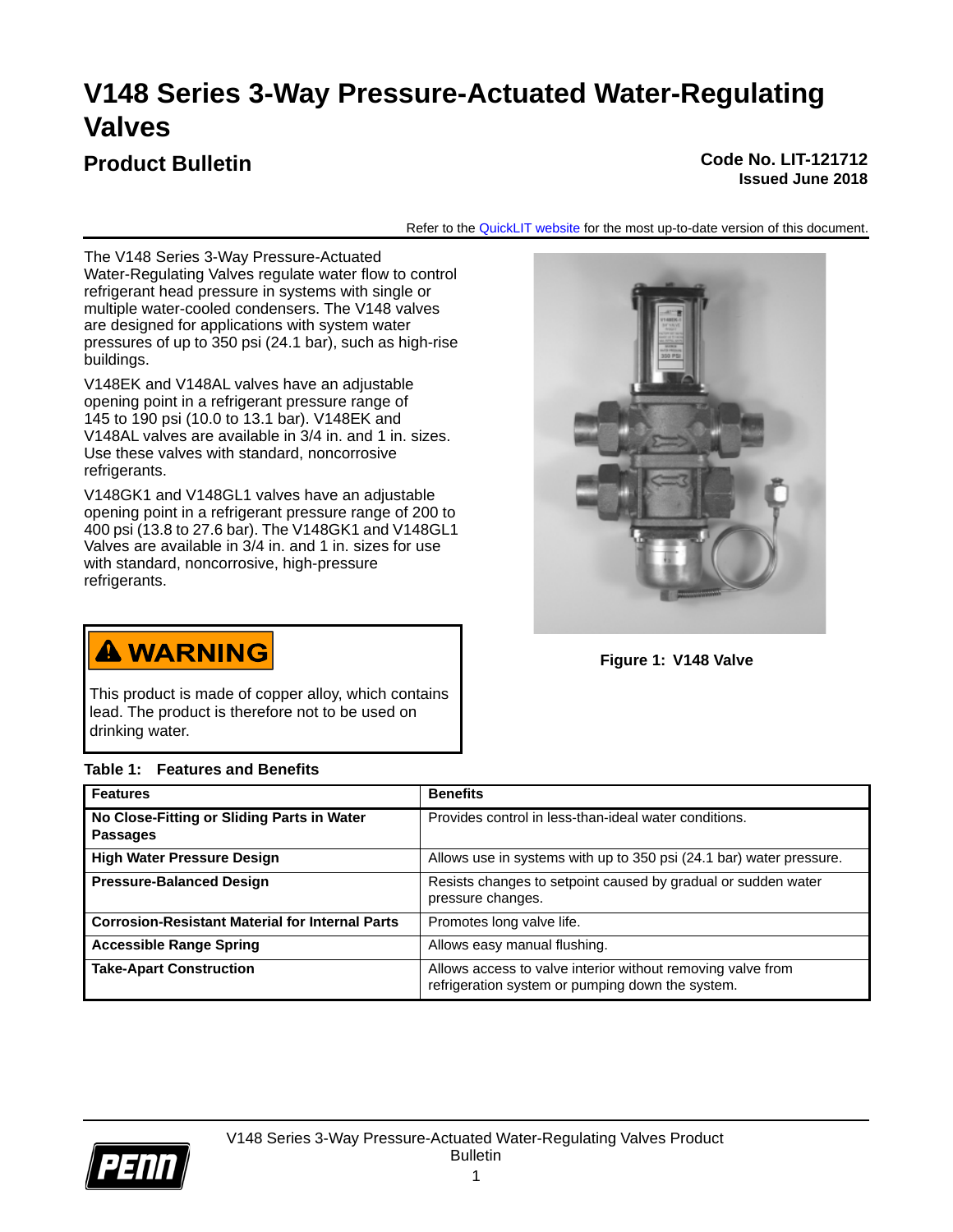## **Application**

**IMPORTANT:** The V148 Series 3-Way Pressure-Actuated Water-Regulating Valve is intended to control water or coolant flow under normal operating conditions. Where failure or malfunction of the V148 valve could lead to personal injury or property damage to the controlled equipment or other property, additional precautions must be designed into the control system. Incorporate and maintain other devices, such as supervisory or alarm systems or safety or limit controls, intended to warn of or protect against failure or malfunction of the V148 valve.

## **Operation**

The V148 valve controls refrigerant head pressures by sensing the condensing pressure and adjusting water flow to meet cooling demand as the condenser requirements change. The 3-way design modulates water between the condenser and the bypass line.

## **Valve Sizing**

Each application is unique and requires specific engineering data to properly size and design a system to fulfill the appropriate requirements. Typically, a valve is replaced with another valve of the same size in a properly sized and engineered system.

To make a rough field estimate of the size of valve for an application, find the valve size by locating a point on a flow chart that satisfies these requirements:

- water flow required by the condenser (**Flow**)
- refrigerant head pressure rise (P<sub>RISE</sub>)
- available water pressure (P<sub>AVAIL</sub>)

Follow these steps, and use the information obtained to locate a point on one of the flowcharts ([Figure 6](#page-3-0) 6 through [Figure 99](#page-4-0)) that satisfies all three steps.

- 1. Take the water flow required by the condenser **(Flow)** from information provided by the manufacturer of the condensing unit. If the manufacturer's information is unavailable, use the following information and [Figure 2](#page-1-0) to make a rough approximation of maximum water flow in gallons per minute (gpm) (cubic meters per hour [m<sup>3</sup>/hr]):
- System Capacity (**Tons of Refrigeration**)
- Outlet Water Temperature (**Temp. Outlet**)
- Inlet Water Temperature (**Temp. Inlet**)

Calculate the flow using the following formula:

Flow = 
$$
\frac{\text{Tons of Refrigeration x 30}}{(\text{Temp.}_{\text{Outlet}} - \text{Temp.}_{\text{Inlet}})}
$$

## **Figure 2: Flow Required**

FIG:flw\_eqn

FIG:flw

<span id="page-1-0"></span>**Note:** If the outlet temperature is unknown, assume it to be  $10F^{\circ}$  (5.6C°) above the inlet temperature.

- 2. Determine refrigerant head pressure rise above the valve opening point (P<sub>RISE</sub>) using the following steps:
	- a. The **Valve Closing Pressure** (P<sub>CLOSE</sub>) is equal to the refrigerant pressure at the highest ambient temperature the refrigeration equipment experiences in the Off cycle. Use a Pressure-Temperature Chart for the refrigerant selected to find this pressure.
	- b. To approximate the **Valve Opening Pressure**  (**P**OPEN), add about 7 psi (0.5 bar) for EK and AL models or 10 psi (0.7 bar) for GK1 and GL1 models to the Valve Closing Pressure. See [Figure 33](#page-1-1).

| $P_{\text{OPEN}} = P_{\text{CLOSE}} + 7 \text{ psi} (0.5 \text{ bar})$                | asu <sup>T</sup> udo |
|---------------------------------------------------------------------------------------|----------------------|
| $P_{\text{open}} = P_{\text{close}} + 10 \text{ psi} (0.7 \text{ bar})^{\frac{3}{2}}$ |                      |

#### <span id="page-1-1"></span>**Figure 3: Valve Opening Pressure, EK and AL Models (Top) or GK1 and GL1 Models (Bottom)**

- c. From the Pressure-Temperature Chart for the refrigerant selected, read the **Refrigerant Condensing Pressure (P<sub>COND</sub>) (operating** head pressure) corresponding to the selected condensing temperature.
- Subtract the Valve Opening Pressure from the Refrigerant Condensing Pressure. This gives the head pressure rise. See [Figure 4](#page-1-2)4.

$$
\mathsf{P}_{\text{RISE}} = \mathsf{P}_{\text{COND}} - \mathsf{P}_{\text{OPEN}}^{\text{PQ}} \mathsf{P}_{\text{QPEN}}^{\text{PQ}}
$$

<span id="page-1-2"></span>**Figure 4: Refrigerant Head Pressure Rise**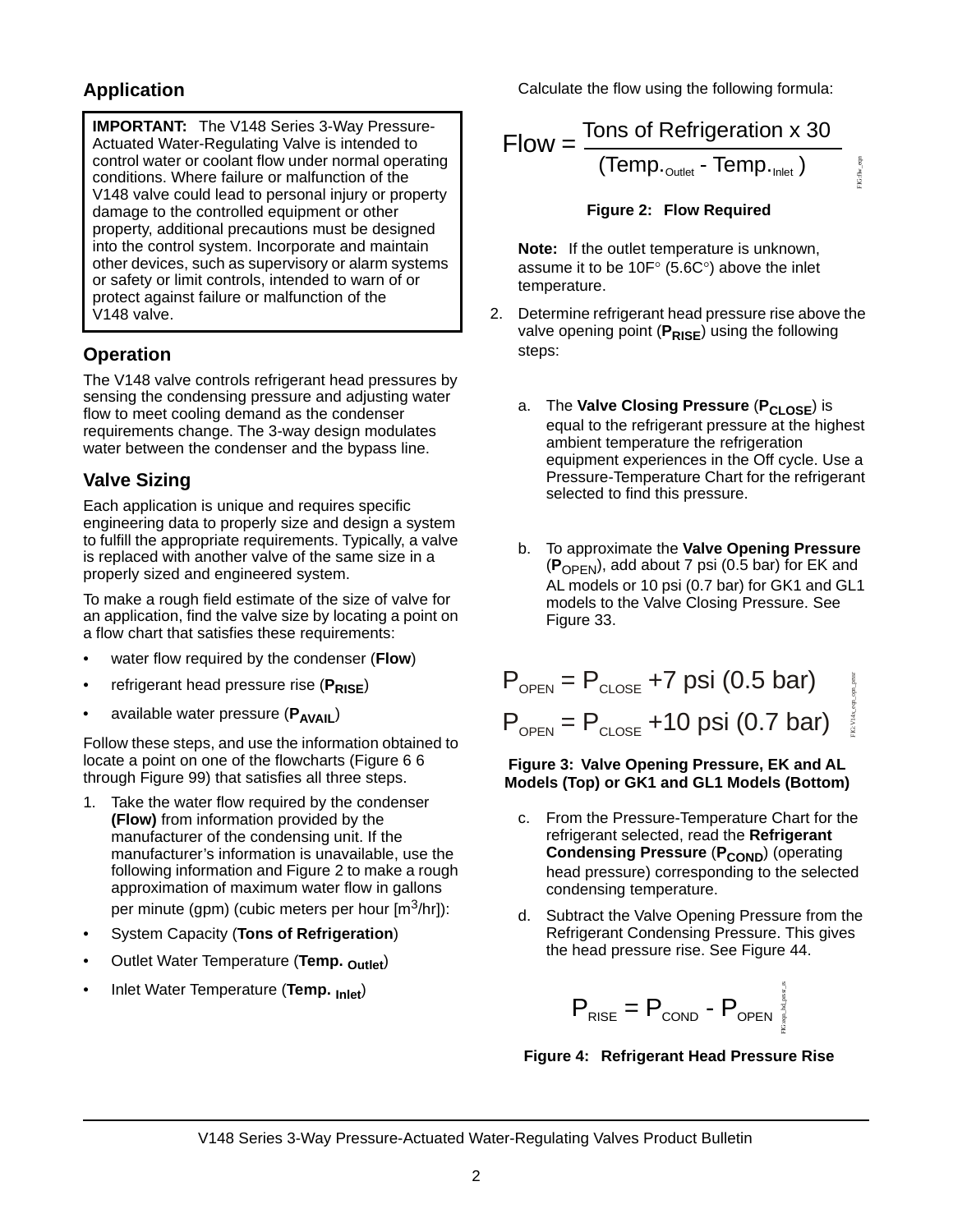- 3. Determine the available water pressure to the valve (P<sub>AVAIL</sub>) using the following steps and [Figure 5](#page-2-0). This is the actual water pressure available to force water through the valve.
	- a. Determine the minimum inlet pressure (P<sub>IN</sub>). This is the water pressure from city water mains, pumps, or other sources.
	- b. Pressure drop through condenser ( $\Delta P_{\text{COMP}}$ ) is the difference in water pressure between the condenser inlet and the condenser outlet. Obtain this information from the condenser manufacturer.
	- c. Estimate or calculate the pressure drop through all associated piping (P<sub>LOSS</sub>).
	- d. Subtract the  $\Delta P_{\text{COMP}}$  and  $P_{\text{LOS}}$  from  $P_{\text{IN}}$ . The result is **P<sub>AVAIL</sub>**.



**Figure 5: Available Water Pressure**

<span id="page-2-0"></span>4. Select the proper valve size from the flowcharts by locating a point on a chart that satisfies the flow, the head pressure rise above opening point, and the pressure drop across the valve.

## *Metric Conversions*

Use these equations to convert between U.S. and S.I. units.

- 1 dm<sup>3</sup>/s = 3.6 m<sup>3</sup>/h = 15.9 U.S. gal. /min. = 13.2 U.K. gal. /min.
- 1 bar = 100 kPa = 0.1 MPa = 1.02 kg/cm<sup>2</sup> =  $0.987$  atm = 14.5 psi

## *Valve Sizing Example*

A 12-ton capacity R410A system has an inlet water temperature of  $85^{\circ}F(29^{\circ}C)$  and an outlet water temperature of  $95^{\circ}F(35^{\circ}C)$ .

The manufacturer's recommended condensing temperature is 105 $\degree$ F (41 $\degree$ C), and the corresponding condensing pressure is 340 psi (23.4 bar). The maximum ambient temperature is estimated at 90°F  $(32^{\circ}C)$ .

City water pressure is 40 psi (2.8 bar) and the manufacturer's table gives a pressure drop through the condenser at 15 psi (1 bar). Drop through the installed piping is approximately 4 psi (0.3 bar).

Use the valve sizing process to find the correctly sized valve for this application:

- 1. Find or calculate the water flow required by the condenser. See [Figure 2.](#page-1-0)
	- **Flow:** According to the data provided, the required flow is 36 GPM  $(8.2 \text{ m}^3/\text{h})$ .
- 2. Determine refrigerant head pressure rise above the valve opening point. See [Figure 3](#page-1-1) and [Figure 4.](#page-1-2)
	- **P<sub>CLOSE</sub>:** Closing point is pressure of refrigerant corresponding to  $90^{\circ}$ F (32 $^{\circ}$ C). Using a refrigerant pressure-temperature chart for the refrigerant (R410A), the pressure is 274 psi (18.9 bar).
	- $P_{\text{OPEN}}$ : Opening point = 274 psi + 10 psi = 284 psi (18.9 bar + 0.7 bar = 19.6 bar). See [Figure 3.](#page-1-1)
	- **P<sub>COND</sub>:** Condensing pressure = 340 psi (23.4 bar)
	- $P_{RISF}$ : Head pressure rise = 340 psi -284 psi = 56 psi (23.4 bar - 19.6 bar = 3.9 bar)
- 3. Determine the available water pressure to the valve. See [Figure 5](#page-2-0).
	- $P_{IN}$ : Inlet water pressure = 40 psi (2.8 bar)
	- $\Delta P_{\text{COMP}}$ : Pressure drop through the condenser = 15 psi (1 bar)
	- **PLOSS:** Combined piping pressure loss = 4 psi (0.3 bar)
	- $P_{AVAIL}$ : Available water pressure to the valve = 40 psi - (15 psi + 4 psi) = 21 psi  $(2.8 \text{ bar} - [1 \text{ bar} + 0.3 \text{ bar}] = 1.4 \text{ bar})$
- 4. Using the following data and the flowcharts, the only valve that comes close to meeting all the criteria (without being oversized) is the V148GL1 valve (see [Figure 9\)](#page-4-0):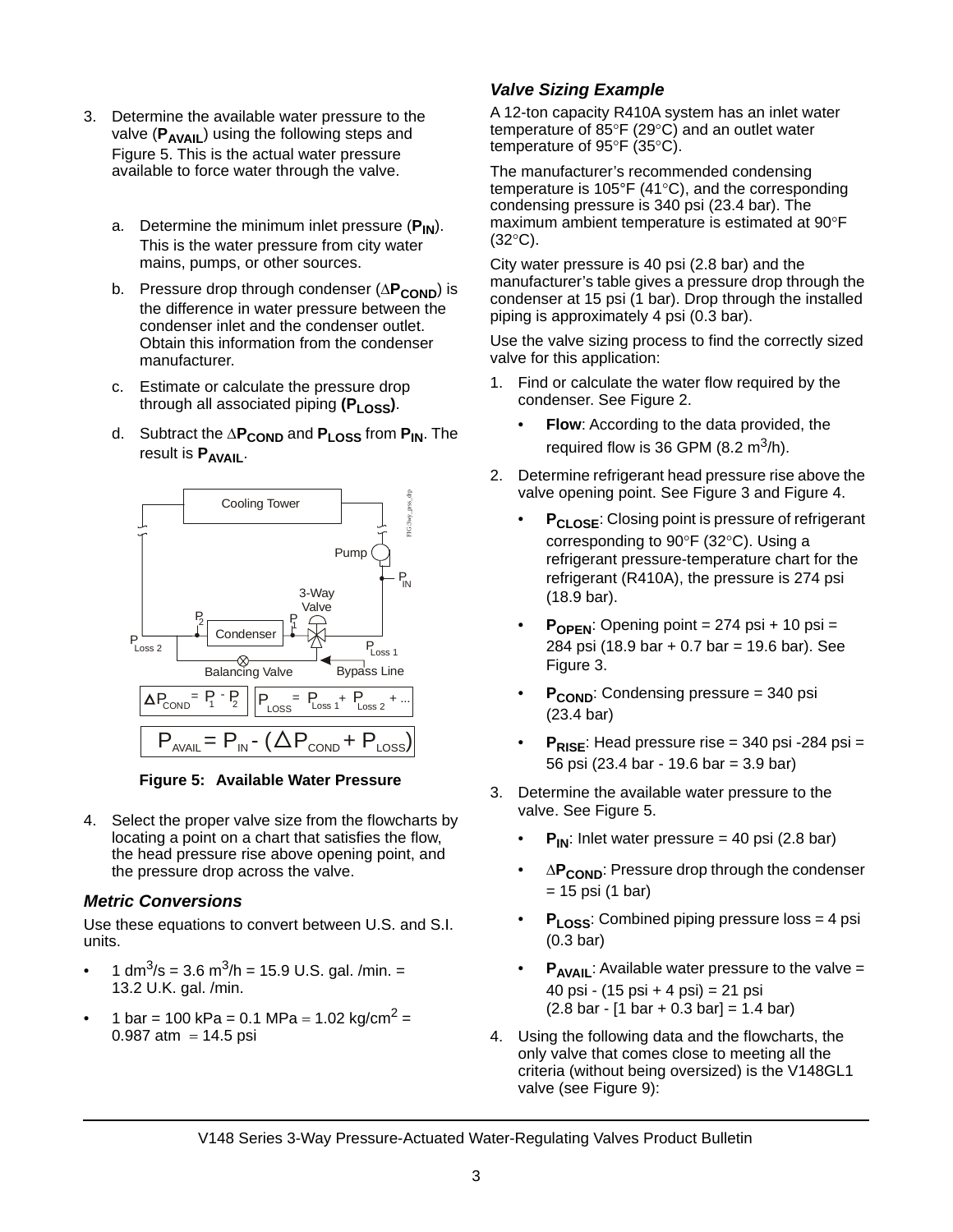- **Flow** = 36 GPM (8.2 m<sup>3</sup>/h)
- **P** $R$ **ISE** = a head pressure rise of 56 psi (3.9 bar)
- **P<sub>AVAIL</sub>** = available water pressure to the valve is 21 psi (1.4 bar)

**Note:** In this example, you must use the V148GL1 valve instead of the V148AL valve because of the application's pressure range.

#### **V148 Flowcharts**

The maximum recommended differential water pressure across a valve is 60 psi (4.1 bar).



**Figure 6: 3/4 in. V148EK Valve**

<span id="page-3-0"></span>

**Figure 7: 1 in. V148AL Valve**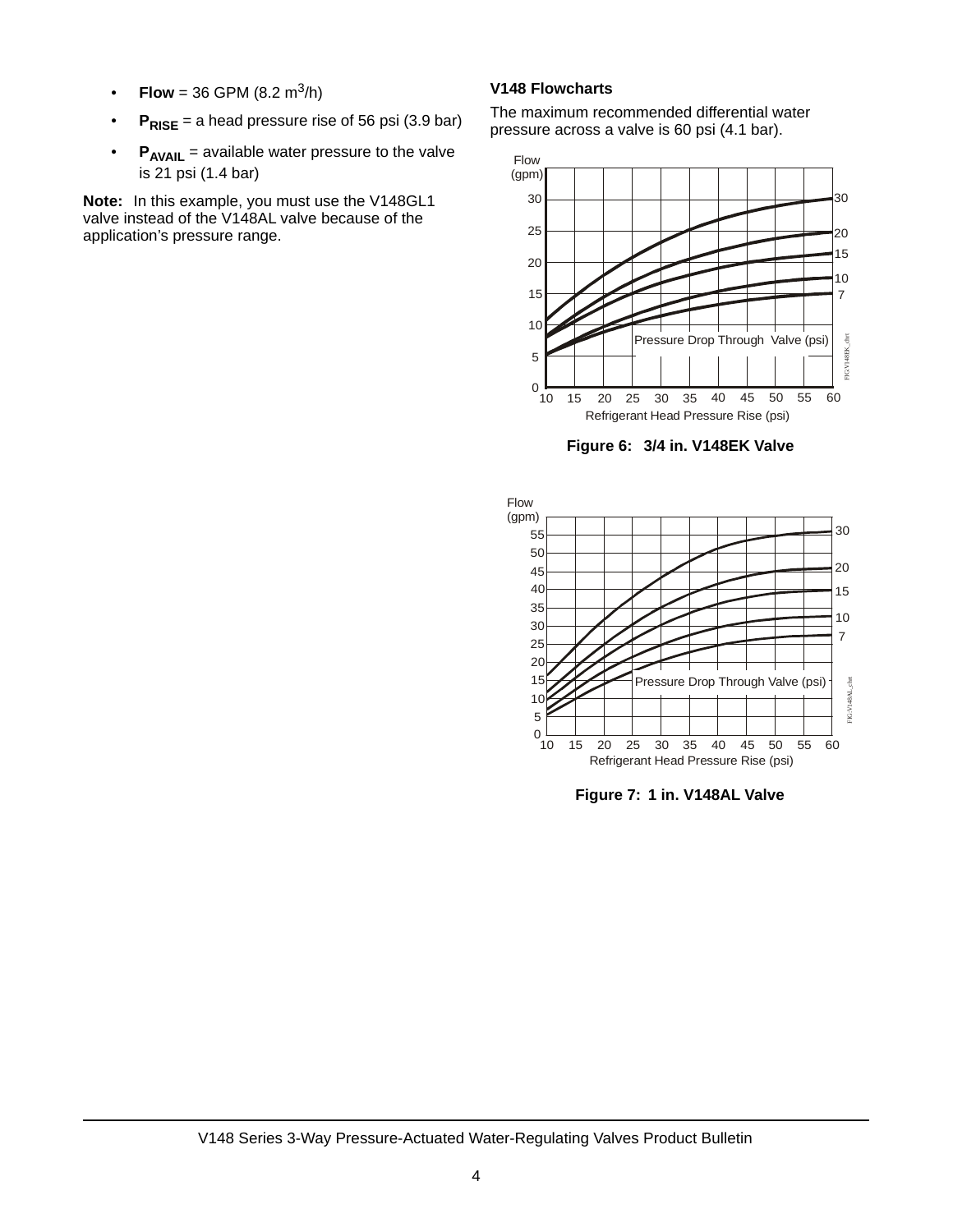

**Figure 8: High Refrigerant Pressure 3/4 in. V148GK1 Valve**



**Figure 9: High Refrigerant Pressure 1 in. V148GL1 Valve**

<span id="page-4-0"></span>V148 Series 3-Way Pressure-Actuated Water-Regulating Valves Product Bulletin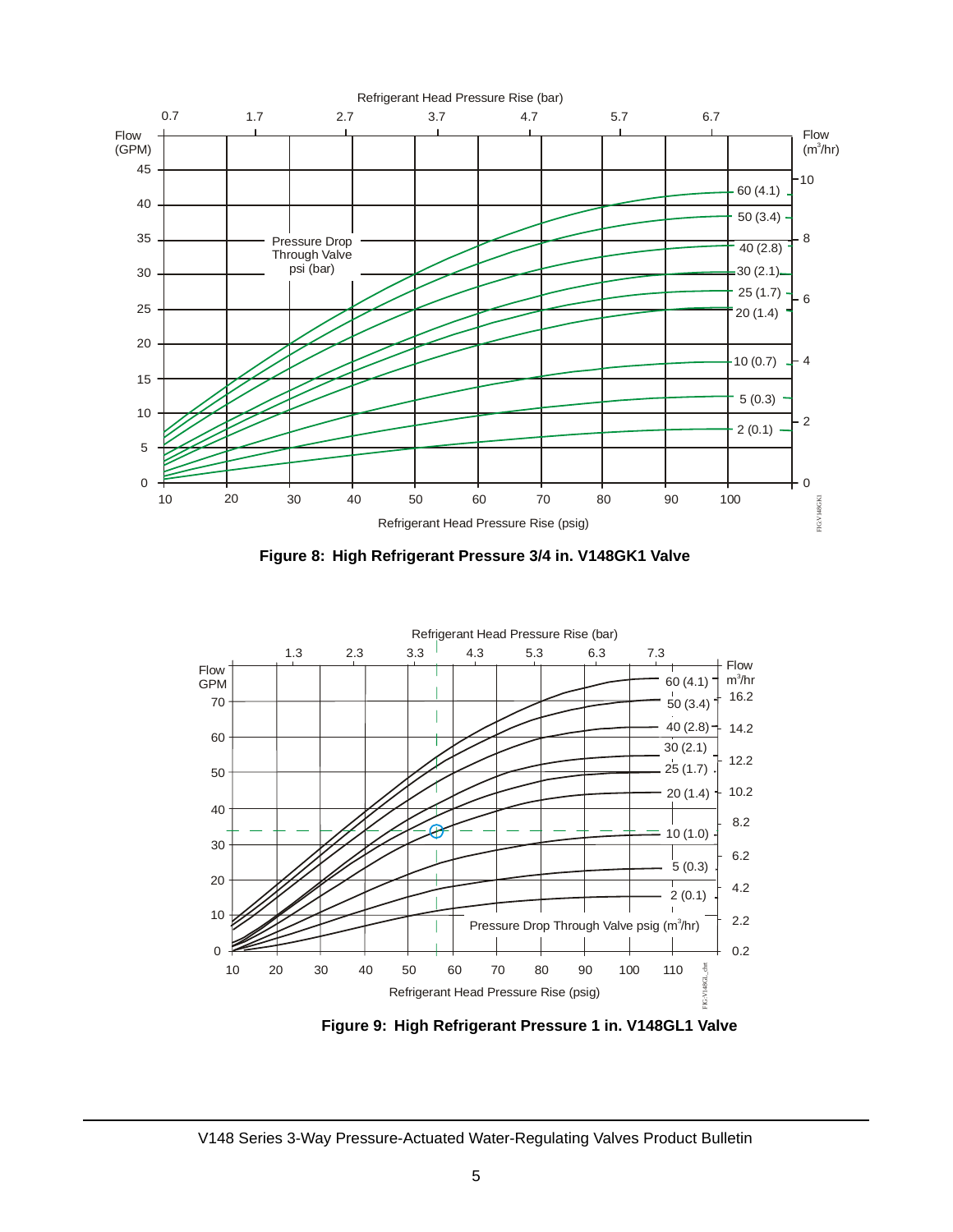## *Dimensions*

See [Figure 10](#page-5-0) through [Figure 13,](#page-5-1) and [Table 2](#page-6-0) for dimensions according to valve model.



<span id="page-5-0"></span>**Figure 10: 3/4 in. V148EK Valves**



**Figure 1: 3/4 in. High Refrigerant Pressure V148GK1 Valves**



**Figure 12: 1 in. V148AL Valves**



<span id="page-5-1"></span>**Figure 13: 1 in. High Refrigerant Pressure V148GL1 Valves**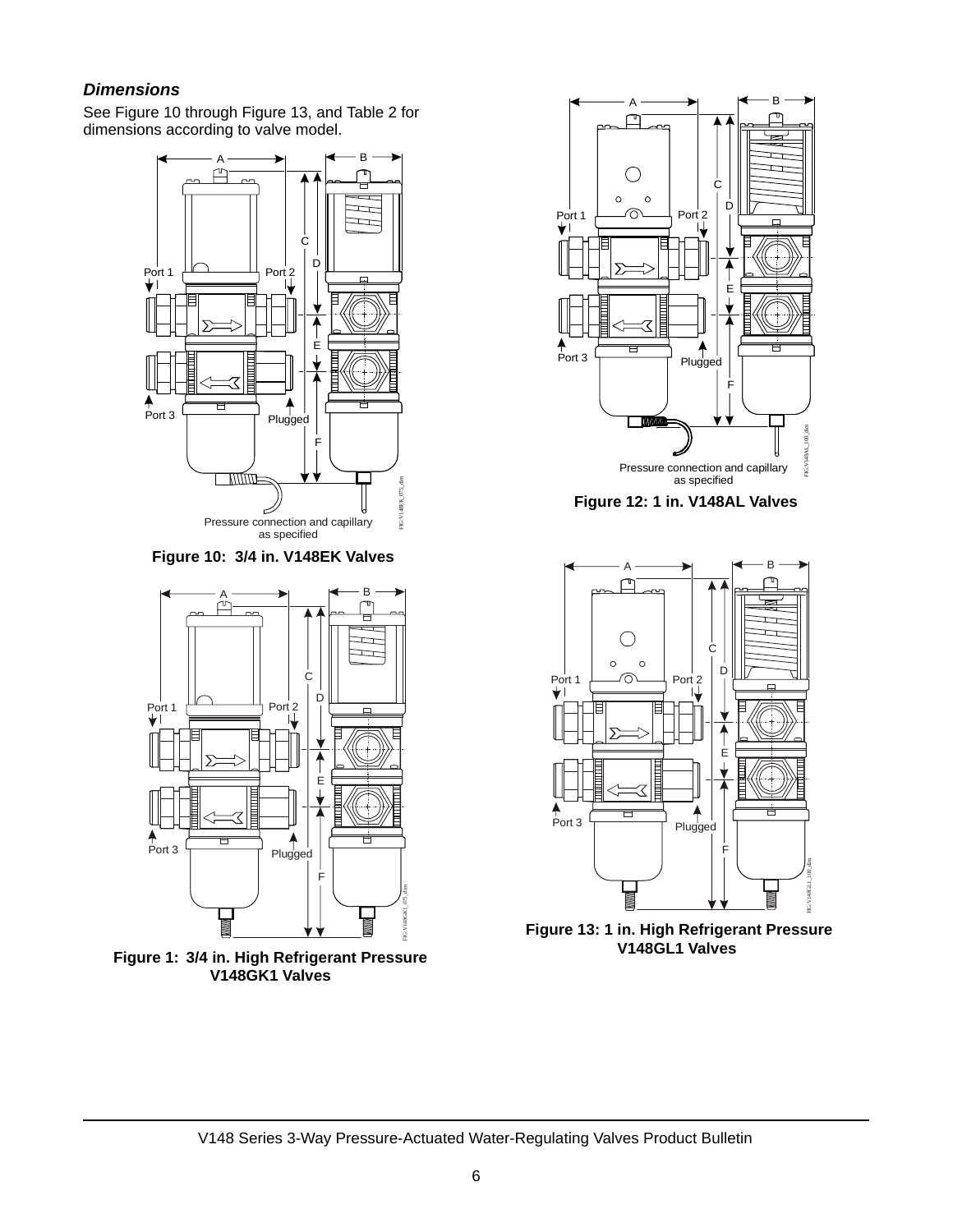| Model            | <b>Nominal</b><br><b>Valve Size</b> | A           | в              | C             | D              |             |               |
|------------------|-------------------------------------|-------------|----------------|---------------|----------------|-------------|---------------|
| <b>V148EK-1C</b> | $3/4$ in.                           | $3-3/8(86)$ | $2 - 3/16(56)$ | 9(229)        | 4-3/16 (106)   | $1-3/4(44)$ | 3(76)         |
| V148GK1-001C     | $3/4$ in.                           | $3-3/8(86)$ | $2 - 3/16(56)$ | 9-13/16 (249) | 4-3/16 (106)   | $1-3/4(44)$ | $3-13/16(97)$ |
| <b>V148AL-1C</b> | 1 in.                               | 4-3/4 (121) | $2 - 3/4$ (71) | 12 (305)      | 5-15/16 (151)  | 2(51)       | 4 (102)       |
| V148GL1-001C     | in.                                 | 4-3/4 (121) | $2 - 3/4$ (71) | 12-1/2 (318)  | $5-15/16(151)$ | 2(51)       | $4-1/2(115)$  |

<span id="page-6-0"></span>**Table 2: Valve Dimensions, Inches (Millimeters)**

#### **Table 3: Refrigerant Pressure Specifications**

| <b>Model</b>     | <b>Nominal</b><br><b>Valve</b><br><b>Size</b> | <b>Maximum Refrigerant</b><br><b>Pressure at Bellows</b> | <b>Opening Point</b><br><b>Adjustment Range</b><br>(Port 1 to Port 2 | <b>Factory-Set</b><br><b>Opening Point</b><br>(Port 1 to Port 2) | <b>Throttling</b><br>Range     |
|------------------|-----------------------------------------------|----------------------------------------------------------|----------------------------------------------------------------------|------------------------------------------------------------------|--------------------------------|
| <b>V148EK-1C</b> | $3/4$ in.                                     | 370 psi (25.5 bar)                                       | 145 to 190 psi<br>$(10.0 \text{ to } 13.1 \text{ bar})$              | 165 psi<br>$(11.4 \text{ bar})$                                  | 70 psi<br>$(4.8 \text{ bar})$  |
| V148GK1-001C     | $3/4$ in.                                     | 630 psi (43.4 bar)                                       | 200 to 400 psi<br>$(13.8 \text{ to } 27.6 \text{ bar})$              | 275 psi (19.0 bar)                                               | 100 psi<br>$(6.9 \text{ bar})$ |
| <b>V148AL-1C</b> | $1$ in.                                       | 320 psi (22.1 bar)                                       | 145 to 190 psi<br>$(10.0 \text{ to } 13.1 \text{ bar})$              | 165 psi<br>$(11.4 \text{ bar})$                                  | 70 psi<br>$(4.8 \text{ bar})$  |
| V148GL1-001C     | $1$ in.                                       | 630 psi (43.4 bar)                                       | 200 to 400 psi<br>(13.8 to 27.6 bar)                                 | 275 psi (19.0 bar)                                               | 100 psi<br>$(6.9 \text{ bar})$ |

## **Selection**

See Figure 14 and [Table 14](#page-6-1) for available models.

Style 5



FIG:cmctr\_styl FIG:cnnctr\_styl

1/4-in. SAE Male Flare Connector

Copper Capillary with 1/4-in. SAE Female Flare Connector (Includes Valve Stem Depressor.)

#### **Figure 14: Pressure Connection Styles**

#### <span id="page-6-1"></span>**Table 4: Selection Chart**

| <b>Product Code Number</b> | <b>Nominal</b><br><b>Valve Size</b> | Inlet and Outlet Ports | <b>Pressure Connection</b><br><b>Style</b> | <b>Shipping Weight</b> |
|----------------------------|-------------------------------------|------------------------|--------------------------------------------|------------------------|
| <b>V148EK-1C</b>           | $3/4$ in.                           | Union (Sweat)          | 46                                         | 7 lb (3.2 kg)          |
| V148GK1-001C               | $3/4$ in.                           | Union (Sweat)          | 5                                          | 7 lb (3.2 kg)          |
| <b>V148AL-1C</b>           | 1 in.                               | Union (Sweat)          | 46                                         | 12 lb (5.4 kg)         |
| V148GL1-001C               | 1 in.                               | Union (Sweat)          | 5                                          | 12 lb (5.4 kg)         |